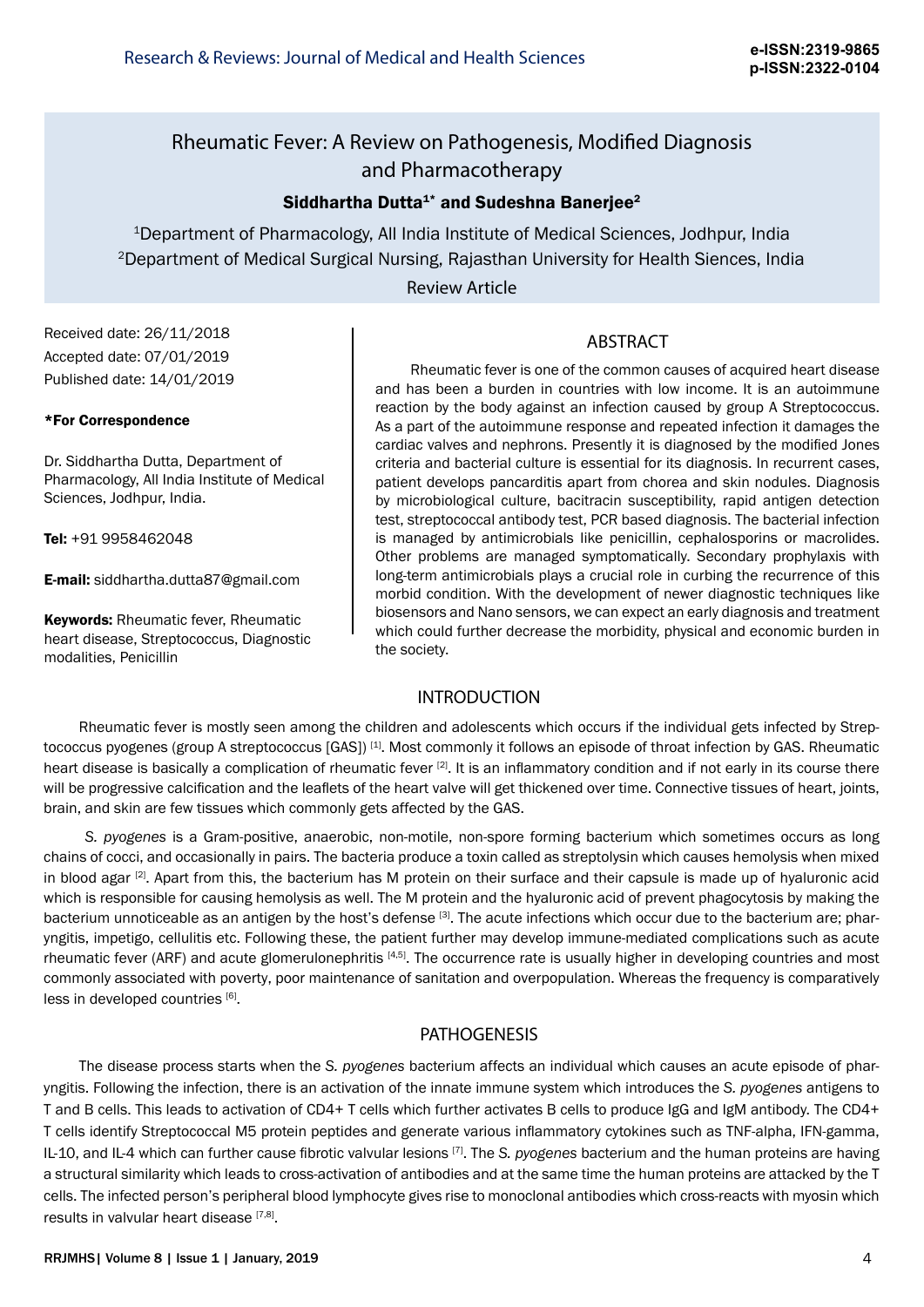# Research & Reviews: Journal of Medical and Health Sciences **e-ISSN:2319-9865**

Various clinical features which are seen in ARF are "migratory" or "additive" polyarthritis, endocarditis, and Kawasaki Disease. To diagnose the condition of acute rheumatic fever, the Jones criteria was developed in the year of 1944 and served as an indispensable tool for the diagnosis of this autoimmune condition. The Jones criteria include some major criteria like migratory polyarthritis; where all the large joints get involved, mainly the knees, ankles, elbows, and wrists and the joints become warm and swollen. These conditions will be present in the patient for at least a few days to a week and they get healed without any treatment within one month [9-11].

The patient affected with ARF can develop pancarditis which includes the pericardium, epicardium, myocardium, and endocardium [12]. Most commonly the mitral valve gets affected and on the long run, it culminates into mitral regurgitation. After auscultating the patient's chest, a pansystolic murmur can be heard. In severe conditions, diastolic murmur also known as Carey-Coombs murmur can also be heard. If severe valvular regurgitation occurs, it can even end up into cardiomegaly. If the pericardium is extensively involved, then it can unveil pericardial rub [13-15].

Hard, painless, symmetrical subcutaneous nodules over the extensor surface of extremities mainly over the bony prominences are another major manifestation of ARF. These nodules usually stay for up to two weeks. Erythema marginatum can be seen where transient mesh-like bright pink, blanching, non-pruritic macular rash present on trunk and extremities [16].

Another major feature of ARF is Sydenham's chorea which presents with an involuntary grimace, non-rhythmic, and purposeless movements of the trunk and limbs and an inability to use skeletal muscles in a coordinated manner. During sleep, the chorea symptoms do not occur. Chorea can occur several months after getting the streptococcal infection.

The minor criteria of ARF are, increased C - reactive protein, arthralgia, fever, elevated ESR, prolonged PR interval, anamnesis of rheumatism and leukocytosis.

### DIAGNOSTIC CRITERIA

In view of its increased prevalence, in a society of poor and low socio-economic status and keeping in mind its complication early diagnosis and prevention plays an important critical role the various diagnostic modalities are described below. The most important and primary diagnostic criteria as described above are Jones criteria [17,18]. The modified and revised Jones criteria for low-risk populations are summarized in Table 1.

The Jones criteria have also been revised for moderate and high-risk populations as summarized in Table 2.

For the diagnosis of rheumatic fever, we follow the following criteria as summarized in Table 3.

Table 1 demonstrates the occurrence of the 414 patients by age and gender. The majority of cases reported are in age group 5-15 and 62% are below fifteen years of age. The percentage of male affected is 62%.

| <b>Major Criteria</b>                  | <b>Minor Criteria</b>                                                                           |  |
|----------------------------------------|-------------------------------------------------------------------------------------------------|--|
| Carditis (clinical and/or subclinical) | Olyarthralgia                                                                                   |  |
| Arthritis (polyarthritis)              | Fever ( $\geq$ 38.5° F)                                                                         |  |
| Chorea                                 | Erythrocyte sedimentation rate $\geq 60$ mm and/or C-reactive<br>protein (CRP) $\geq$ 3.0 mg/dl |  |
| Erythema marginatum                    | Prolonged PR interval (unless carditis is a major criterion)                                    |  |
| Subcutaneous nodules                   |                                                                                                 |  |

Table 1. Revised Jones criteria, low-risk populations.

Table 2. Revised Jones criteria, moderate- and high-risk populations.

| <b>Major Criteria</b>                                             | <b>Minor Criteria</b>                                                                           |  |
|-------------------------------------------------------------------|-------------------------------------------------------------------------------------------------|--|
| Carditis (clinical and/or subclinical)                            | Fever ( $\geq$ 38.5° F)                                                                         |  |
| Arthritis (monopolyarthritis or polyarthritis, or polyarthralgia) | Erythrocyte sedimentation rate $\geq$ 30 mm and/or C-reactive<br>protein (CRP) $\geq$ 3.0 mg/dl |  |
| Chorea                                                            |                                                                                                 |  |
| Erythema marginatum                                               | Prolonged PR interval (unless carditis is a major criterion)                                    |  |
| Subcutaneous nodules                                              |                                                                                                 |  |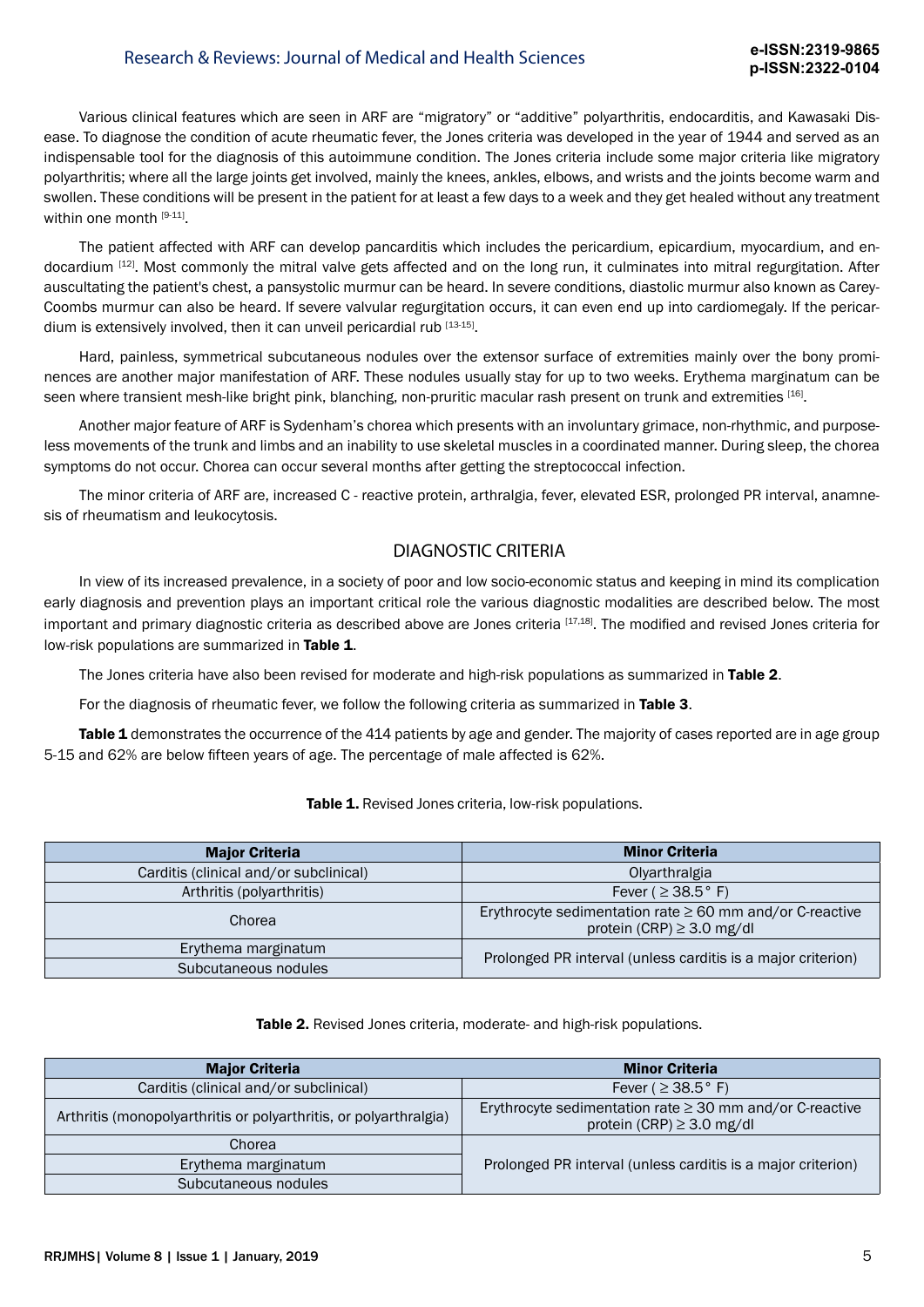Table 3. Diagnosis of ARF with modified Jones criteria.

| ARF diagnosis with modified Jones criteria                                                                                                                                            |  |  |
|---------------------------------------------------------------------------------------------------------------------------------------------------------------------------------------|--|--|
| 2 major criteria, or                                                                                                                                                                  |  |  |
| 1 major plus 2 minor criteria.                                                                                                                                                        |  |  |
| With a reliable past history of ARF or established RHD and with documented group A strepto-                                                                                           |  |  |
| coccal infection:                                                                                                                                                                     |  |  |
| 2 major or                                                                                                                                                                            |  |  |
| 1 major and 2 minor or                                                                                                                                                                |  |  |
| 3 minor manifestations may be enough for a presumptive diagnosis                                                                                                                      |  |  |
| When minor manifestations alone are present, the exclusion of other more likely causes of<br>the clinical presentation is recommended before a diagnosis of an ARF recurrence is made |  |  |
|                                                                                                                                                                                       |  |  |

## MICROBIOLOGICAL TEST

For the diagnosis of Streptococcal pharyngitis, the streptococcal bacterial species are being cultured on to the horse or sheep blood agar medium and then it is been incubated for at least eighteen hours. Later with the help of gram staining, the diagnosis is confirmed [19].

## GRAM STAINING

Due In the year 1884, this test has been developed by Christian Gram and modified by Hucker in 1921. The thick cell wall of the gram-positive bacteria *S. pyogenes* is made up of peptidoglycan which turns the staining medium into a purple color. Yet this diagnostic method is not considered a reliable indicator for diagnosis [20].

## BACITRACIN SUSCEPTIBILITY

With a sensitivity of more than 95%, bacitracin susceptibility test is a preferred method to identify Streptococcal pyogenes. Yet, not practiced commonly because group G and C streptococci occasionally give false positive results which could interfere with the diagnosis [21,22].

## RAPID ANTIGEN DETECTION TEST (RADT)

A throat culture is done if the individual has got acute pharyngitis, a positive result may denote chronic colonization by *S. pyogenes*. On the other hand, a negative result does not confirm the absence of GAS. For the confirmed diagnosis of GAS, both RADT and throat culture is necessary [23,24].

#### STREPTOCOCCAL ANTIBODY TESTS

The Anti-streptococcal antibody titers inform regarding the past immunologic incidents that's why it is difficult to consider whether the individual is infected with *S. pyogenes* or not. A raised level of antistreptococcal antibody titers gives us confirmation about the GAS infection of the individual affected with rheumatic fever. Antistreptolysin O and Antideoxyribonuclease B are the frequently used antibody assays [25]. Anti-streptolysin O titers get raised within 1 week and it reaches to the maximum level within 3-6 weeks post-infection [26]. Antideoxyribonuclease B titers get raised within 1-2 week and it reaches to the maximum level within 6-8 weeks post-infection. Streptozyme test is another test which helps in detection of *S. pyogenes* antigen. But, the streptozyme test does not give the exact result for GAS infection [27].

#### PCR BASED DIAGNOSIS

PCR assay is used for identifying the Streptococcus pyrogenic exotoxin B gene. PCR-based diagnosis is more exact than serology and it also helps in early diagnosis of rheumatic heart disease. A specific genetic marker is used as a specific genetic marker for the diagnosis of GAS<sup>[28,29]</sup>.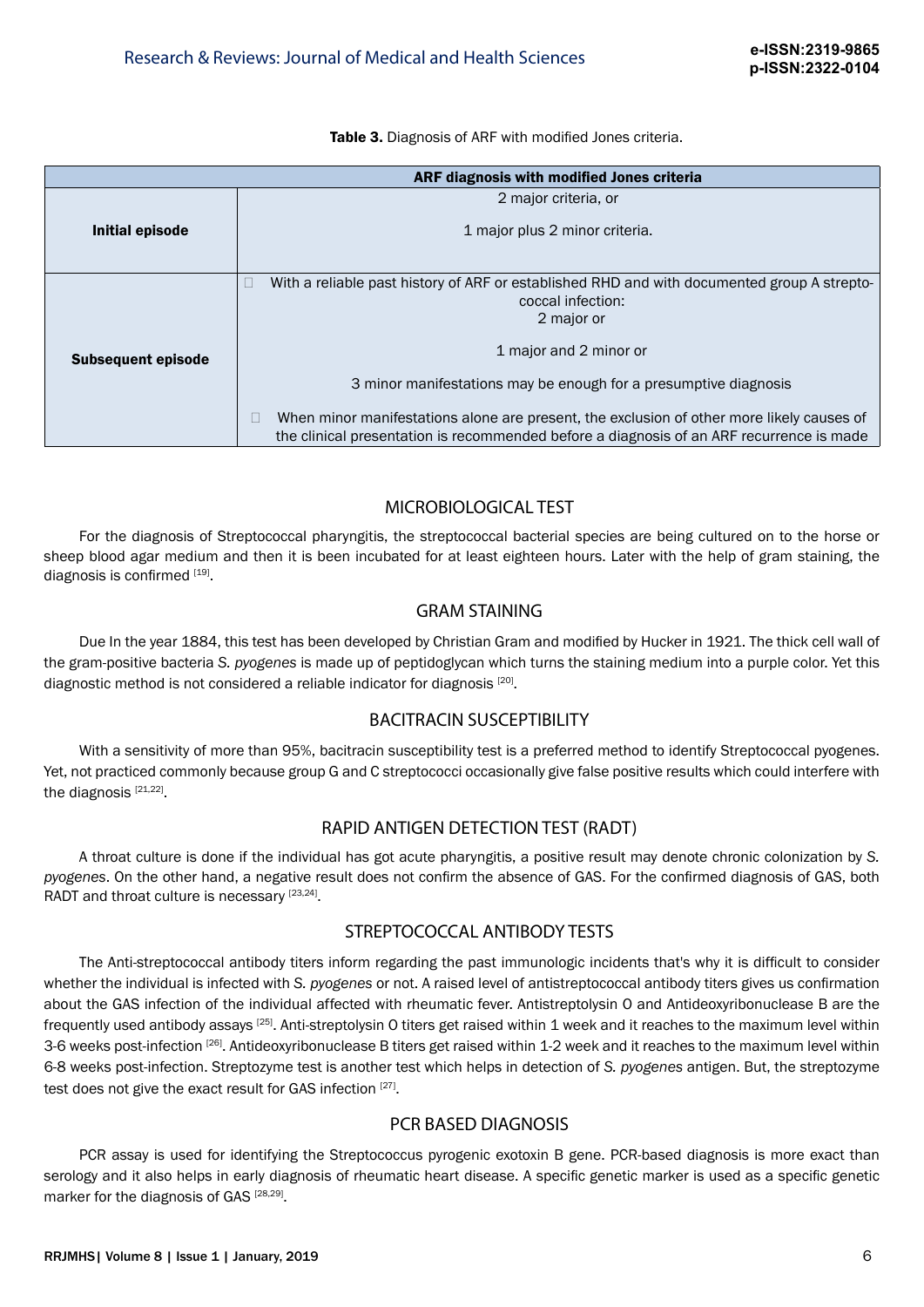### MANAGEMENT

#### Management of joint symptoms

Symptomatic management is the priority treatment of ARF. The backbone of the anti-inflammatory treatment is aspirin. Other NSAIDS which are commonly used for this purpose are, ibuprofen, naproxen. Those with mild joint symptoms may be treated with acetaminophen. Usually, a longer course of treatment should be continued but, some patients require only one to two weeks of treatment [30].

#### Management of carditis

Individuals with severe carditis are usually treated with corticosteroids. In the case of heart failure, the patient should be provided bed rest, diuretics and fluid restriction should be done. Patients with left ventricular dysfunction can be treated with Angiotensin-converting enzyme inhibitors<sup>[31]</sup>. The patient should undergo a surgical procedure if he is having mitral or aortic regurgitation associated with chordae tendinae rupture [32]. Valve repair is always a better choice than valve replacement to avoid the long-term anticoagulation treatment which is done if the patient has been treated with mechanical valves [33].

#### Management of chorea

Valproic acid and carbamazepine are first-line pharmacotherapy for chorea and valproic acid has shown to be more efficacious drug [34]. Yet carbamazepine is sometimes recommended as initial therapy for severe chorea, because of the risk of hepatotoxicity associated with valproic acid [35].

#### ANTI-STREPTOCOCCAL TREATMENT

Prevention of the first episode of ARF by treating the streptococcal pharyngitis early is called primary prevention. The treatment is summarized in Table 4<sup>[36]</sup>.

| <b>Drug</b>                                                                                                     | <b>Special</b><br>considerations | <b>Body weight</b>                                                         |                                                                            |
|-----------------------------------------------------------------------------------------------------------------|----------------------------------|----------------------------------------------------------------------------|----------------------------------------------------------------------------|
| Phenoxymethylpenicillin                                                                                         | Drug of choice                   | >40 kg                                                                     | 2-3 MIU/day in 2 divided doses every 12 hours<br>for 10 days               |
|                                                                                                                 |                                  | <40 kg                                                                     | 100,000 to 200,000 IU/kg/day in 2 divided<br>doses every 12 h for 10 days. |
| Administered<br>Benzylpenicillin<br>intramuscularly                                                             | >40 kg                           | 1.2 MIU, administered intramuscularly at a<br>single dose                  |                                                                            |
|                                                                                                                 |                                  | <40 kg                                                                     | 600,000 IU single dose                                                     |
| In patients with<br>hypersensitivity to<br>penicillin (except<br>Cefadroxil<br>for immediate-type<br>reactions) | $>40$ kg - 1 g,                  | 1 gm for 10 days.                                                          |                                                                            |
|                                                                                                                 |                                  | <40 kg                                                                     | 30 mg/kg for 10 days.                                                      |
| Erythromycin<br>Macrolides are<br>indicated in patients                                                         | >40 kg                           | 0.2-0.4 g every 6-8 h, for 10 days.                                        |                                                                            |
|                                                                                                                 | <40 kg                           | 30-50 mg/kg/day in 3-4 doses,<br>For 10 days.                              |                                                                            |
| Clarithromycin<br>With immediate-type<br>hypersensitivity to<br>beta-lactam<br>Azithromycin<br>Antibiotics.     | >40 kg                           | 250-500 mg every 12 h for 10 days.                                         |                                                                            |
|                                                                                                                 | <40 kg                           | 15 mg/kg/day in 2 doses for 10 days.                                       |                                                                            |
|                                                                                                                 | >40 kg                           | 500 mg on the first day, then 250 mg for 3<br>consecutive days             |                                                                            |
|                                                                                                                 | <40 kg                           | Single daily dose of 12 mg/kg/day for 5 days or<br>20 mg/kg/day for 3 days |                                                                            |

Table 4. Diagnosis of ARF with modified Jones criteria.

# SECONDARY PROPHYLAXIS

The duration of therapy is dependent on whether the patient has developed carditis or chronic valvular heart disease [37].

Rheumatic fever with carditis and persistent valvular disease-10 years or until age 40 years (whichever is longer); lifetime prophylaxis may be needed.

Rheumatic fever with carditis but no residual heart disease-10 years or until age 21 years (whichever is longer).

Rheumatic fever without carditis- 5 years or until age 21 years (whichever is longer).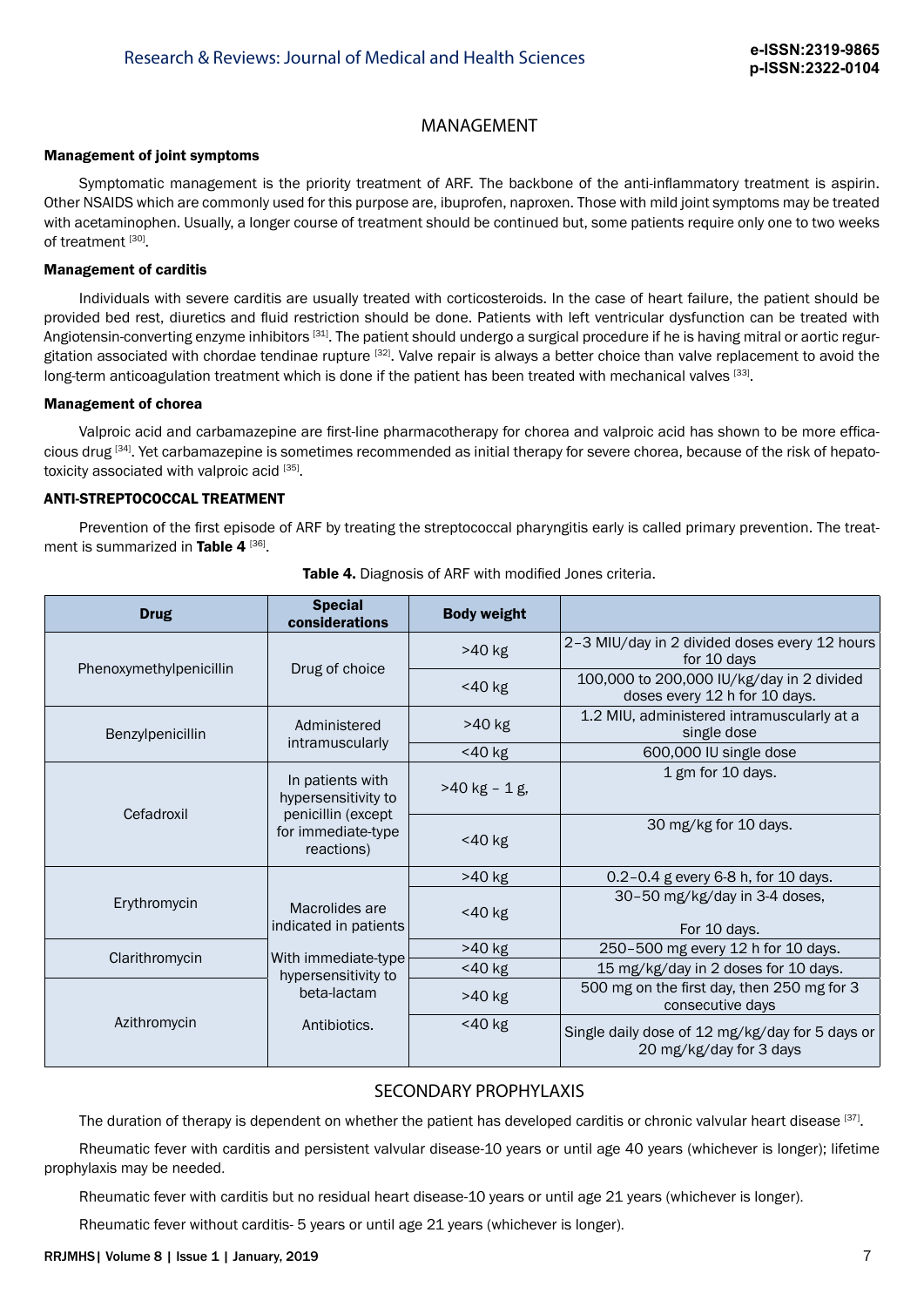Pharmacotherapy in secondary prevention

Penicillin G benzathine

Patients weighing 27 kg or less: 600,000 units IM every 4 weeks

Patients weighing more than 27 kg: 1,200,000 units IM every 4 weeks

Penicillin V potassium 250 mg orally twice daily

**Sulfadiazine** 

Patients weighing 27 kg or less: 0.5 g orally once daily

Patients weighing more than 27 kg: 1 g orally once daily

#### FUTURE DIAGNOSTIC TECHNOLOGIES

DNA-based sensors and nanosensors are novel techniques used for detection and diagnosis of pathogenic diseases. Biosensors are generally defined as an analytical device which can efficiently convert and decode a biological response into a quantifiable and processable signal <sup>[20]</sup>. In Biosensors the device which analyses is composed of biological recognition elements. These analyzers are interfaced with a signal transducer which can convert the signals into electrical or optical form. In recent years there has been a huge surge in the usage of DNA biosensors because of their potential relevance in the detection of nucleic acid and recognition of microbes [38].

## **CONCLUSION**

Rheumatic fever is quite a prevalent condition in the current scenario and understanding the pathogenesis and course of the disease can help us to halt the progression into a chronic one. Early diagnosis and treatment play a crucial role. In near future, with the development of newer diagnostic technologies, we can hope to curb the problem early in its course.

#### **REFERENCES**

- 1. Chandra PK, et al. Diagnosis of rheumatic infection caused by group A Streptococcus pyogenes: Future investigations by nanotechnology. Dig J Nanomater Biostruc 2009;4:645-650.
- 2. Carapetis JR, et al. Acute rheumatic fever. Lancet 2005;366:155-168.
- 3. Lee JL, et al. Acute rheumatic fever and its consequences, a persistant threat to the developing nations in the 21st century. Autoimmunity Review 2009;9:117-123.
- 4. Dajani AS, et al. Guidelines for the diagnosis of rheumatic fever: Jones criteria. Circulation 1993;87:302-307.
- 5. Guilherme L, et al. Molecular pathogenesis of rheumatic fever and rheumatic heart disease. Experts Review in Molecular Medicine 2005;7:1-15.
- 6. Uhl JR, et al. Fifteen-minute detection of streptococcus pyogenes in throat swabs by use of a commercially available pointof-care PCR assay. J Clin Microbiol 2016;54:815-817.
- 7. Cunningham MW. Pathogenesis of group A streptococcal infections. Clin Microbiol Rev 2000;13:470-511.
- 8. Cunningham MW, et al. Human monoclonal antibodies reactive with antigens of the group A Streptococcus and human heart. J Immunol. 1988;141:2760-2766.
- 9. Jansen TL, et al. Post-streptococcal reactive arthritis: A clinical and serological description, revealing its distinction from acute rheumatic fever. J Int Med 1999;245:261-267.
- 10. Congeni B, et al. Outbreak of acute rheumatic fever in northeast Ohio. J Pediatrics 1987;111:176-179.
- 11. Veasy LG, et al. Resurgence of Acute Rheumatic Fever in the Intermountain Area of the United States. New England J Med. 1987;316:421-427.
- 12. Gewitz MH, et al. Revision of the Jones Criteria for the Diagnosis of Acute Rheumatic Fever in the Era of Doppler Echocardiography: A Scientifi Statement from the American Heart Association. Circulation 2015;131:pp:1806.
- 13. Abernethy M, et al. Doppler echocardiography and the early diagnosis of carditis in acute rheumatic fever. Australian and New Zealand J Med. 1994;24:530-535.
- 14. Vasan RS, et al. Echocardiographic evaluation of patients with acute rheumatic fever and rheumatic carditis. Circulation 1996;94:73-82.
- 15. Veasy LG, et al. Persistence of acute rheumatic fever in the intermountain area of the United States. J Pediatrics 1994;124:9- 16.
- 16. Sika PD, et al. Acute Rheumatic Fever and Rheumatic Heart Disease. 2017.

RRJMHS| Volume 8 | Issue 1 | January, 2019